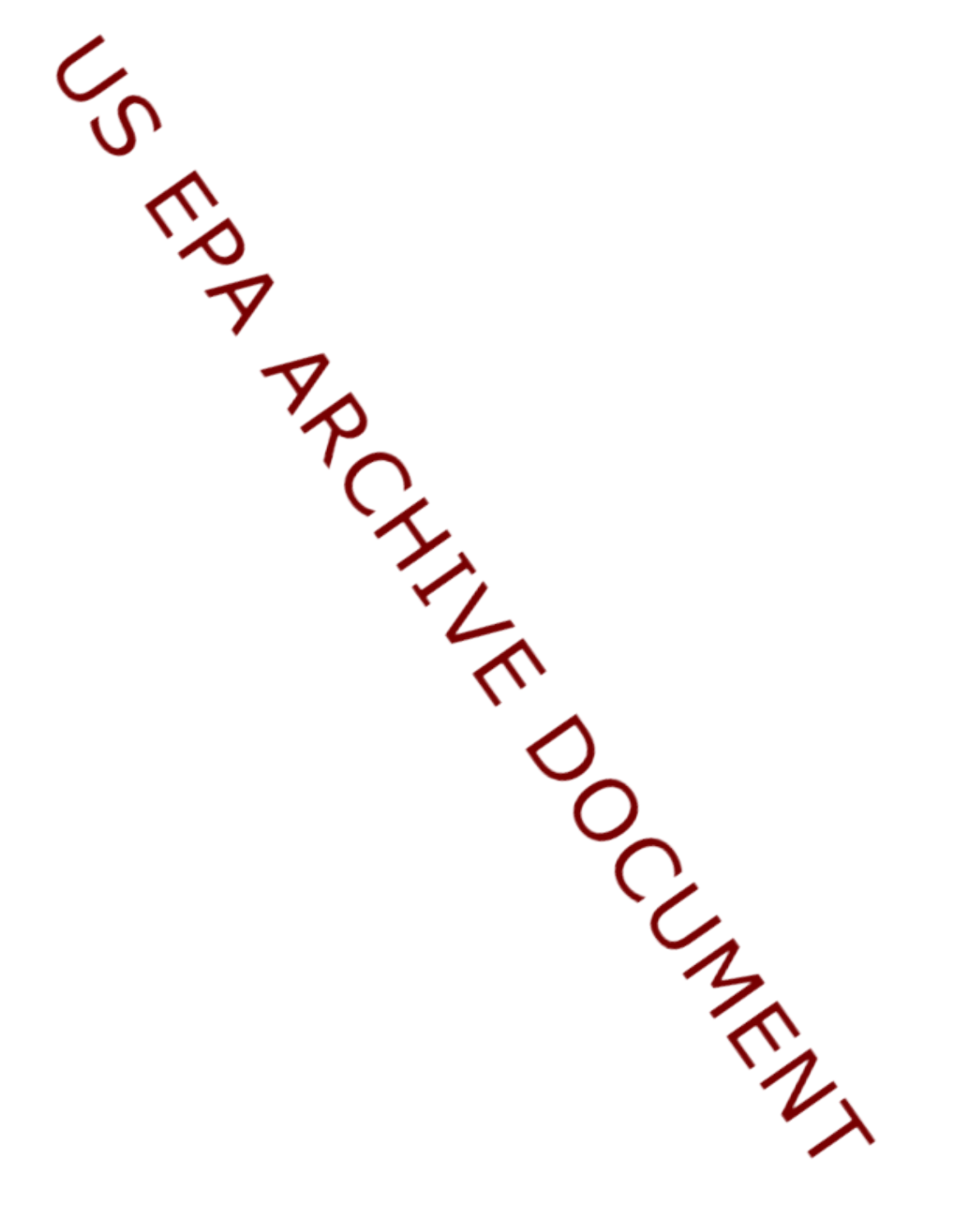## **THE ENVIRONMENTAL TECHNOLOGY VERIFICATION**







# **ETV Joint Verification Statement**

|                                       | TECHNOLOGY TYPE: RAPID TOXICITY TESTING SYSTEM                      |             |                                          |  |  |  |  |  |
|---------------------------------------|---------------------------------------------------------------------|-------------|------------------------------------------|--|--|--|--|--|
| <b>APPLICATION:</b>                   | DETECTING TOXICITY IN DRINKING WATER                                |             |                                          |  |  |  |  |  |
| TECHNOLOGY NAME: BioTox <sup>TM</sup> |                                                                     |             |                                          |  |  |  |  |  |
| <b>COMPANY:</b><br><b>ADDRESS:</b>    | <b>Hidex Oy</b><br><b>Mustionkatu 2</b><br>FIN-20750 Turku, Finland | <b>FAX:</b> | PHONE: +358 2 275 0557<br>$+35822410075$ |  |  |  |  |  |
| <b>WEB SITE:</b><br>$E\text{-}MAIL:$  | www.hidex.com<br>risto.juvonen@hidex.com                            |             |                                          |  |  |  |  |  |

The U.S. Environmental Protection Agency (EPA) supports the Environmental Technology Verification (ETV) Program to facilitate the deployment of innovative or improved environmental technologies through performance verification and dissemination of information. The goal of the ETV Program is to further environmental protection by accelerating the acceptance and use of improved and cost-effective technologies. ETV seeks to achieve this goal by providing high-quality, peer-reviewed data on technology performance to those involved in the design, distribution, financing, permitting, purchase, and use of environmental technologies.

ETV works in partnership with recognized standards and testing organizations, with stakeholder groups (consisting of buyers, vendor organizations, and permitters), and with individual technology developers. The program evaluates the performance of innovative technologies by developing test plans that are responsive to the needs of stakeholders, conducting field or laboratory tests (as appropriate), collecting and analyzing data, and preparing peer-reviewed reports. All evaluations are conducted in accordance with rigorous quality assurance (QA) protocols to ensure that data of known and adequate quality are generated and that the results are defensible.

The Advanced Monitoring Systems (AMS) Center, one of seven technology areas under ETV, is operated by Battelle in cooperation with EPA's National Exposure Research Laboratory. The AMS Center has recently evaluated the performance of rapid toxicity testing systems used to detect toxicity in drinking water. This verification statement provides a summary of the test results for the BioTox™ testing system.

### **VERIFICATION TEST DESCRIPTION**

Rapid toxicity technologies use bacteria, enzymes, or small crustaceans that produce light or use oxygen at a steady rate in the absence of toxic contaminants. Toxic contaminants in drinking water are indicated by a change in the color or intensity of light or by a change in the rate of oxygen use. As part of this verification test, which took place between July 14 and August 22, 2003, various contaminants were added to separate drinking water samples and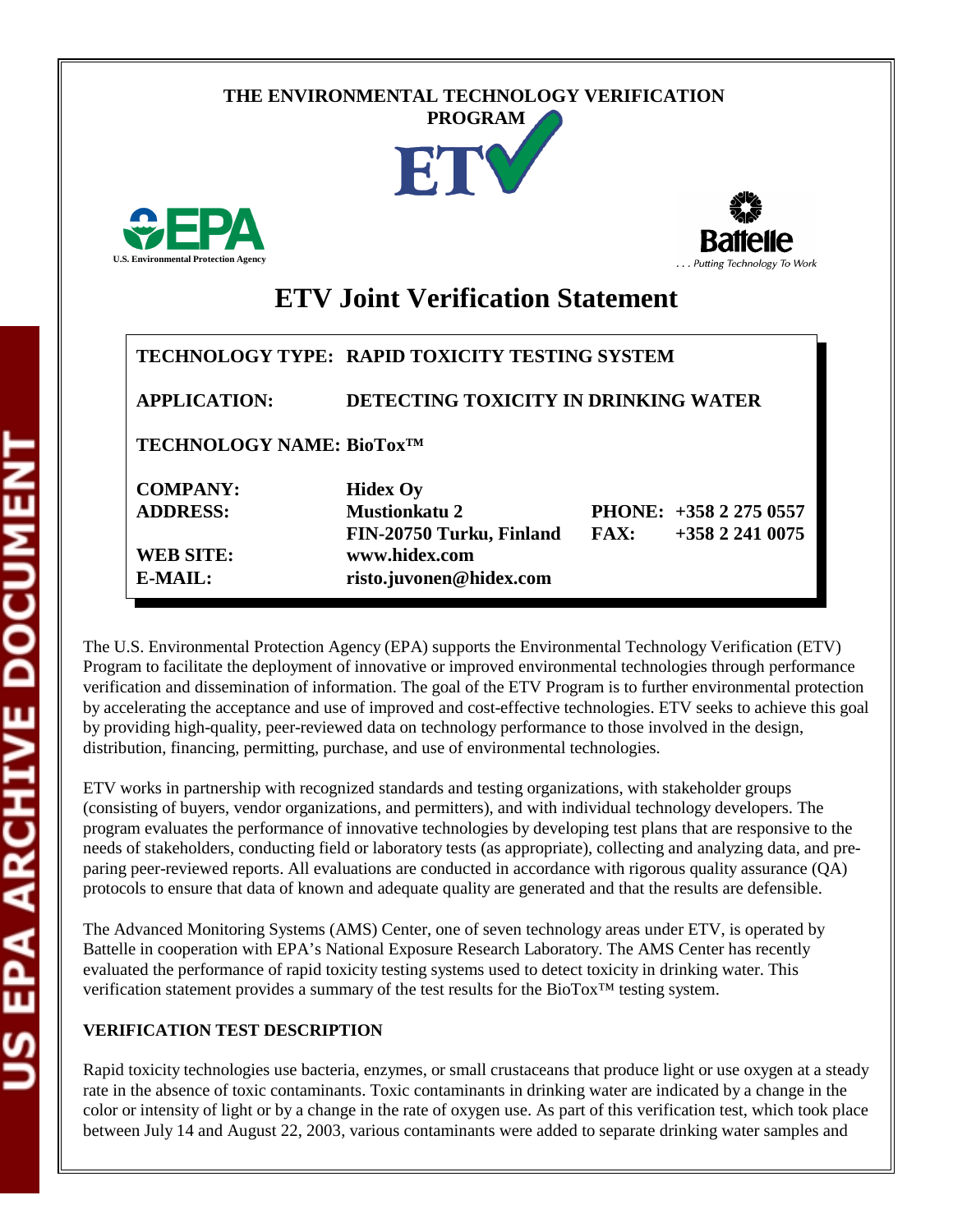analyzed by BioTox™. Response to interfering compounds in clean drinking water also was evaluated. Dechlorinated drinking water samples from Columbus, Ohio, (DDW) were fortified with contaminants at concentrations ranging from lethal levels to levels 1,000 times less than the lethal dose and analyzed. Endpoint and precision, toxicity threshold for each contaminant, false positive/negative responses, ease of use, and sample throughput were evaluated.

Inhibition results (endpoints) from four replicates of each contaminant at each concentration level were evaluated to assess the ability of the BioTox<sup>™</sup> to detect toxicity at various concentrations of contaminants, as well as to measure the precision of the BioTox™ results. The response of BioTox™ to compounds used during the water treatment process (interfering compounds) was evaluated by analyzing separate aliquots of DDW fortified with each potential interferent at approximately one-half of the concentration limit recommended by the EPA's National Secondary Drinking Water Regulations guidance. For analysis of by-products of the chlorination process, unspiked DDW was analyzed because Columbus, Ohio, uses chlorination as its disinfectant procedure. For the analysis of by-products of the chloramination process, a separate drinking water sample from St. Petersburg, Florida, which uses chloramination as its disinfection process, was obtained. The samples were analyzed after residual chlorine was removed using sodium thiosulfate. Sample throughput was measured based on the number of samples analyzed per hour. Ease of use and reliability were determined based on documented observations of the operators and the verification test coordinator.

Quality control samples included method blank samples, which consisted of American Society for Testing and Materials (ASTM) Type II deionized (DI) water; positive control samples fortified with zinc sulfate; and negative control samples, which consisted of the unspiked DDW. EPA QA staff also performed a technical systems audit while testing was being conducted.

QA oversight of verification testing was provided by Battelle and EPA. Battelle QA staff conducted a technical systems audit, a performance evaluation audit, and a data quality audit of 10% of the test data. EPA QA staff also performed a technical systems audit while testing was being conducted.

#### **TECHNOLOGY DESCRIPTION**

The following description of BioTox™ was provided by the vendor and was not subjected to verification in this test.

BioTox™ luminescent toxicity screening uses the Triathler™ luminometer, together with the freeze-dried BioTox™ reagent, to determine the inhibitory effect of water-soluble samples, including suspensions of solid samples. The BioTox™ reagent contains naturally luminescent *Vibrio fischeri*, which produce luciferase as a part of their metabolic pathway. Luciferase catalyzes the oxidation of a long-chain aldehyde and coenzyme, flavin mono-nucleotide. Substances affecting any part of the metabolic pathway of the bacteria directly affect the amount of light they emit. Toxic compounds interfere with this metabolic process, resulting in a reduction of light emission. To determine the toxicity of a sample, changes in light output are measured with the Triathler™ luminometer.

Sample dilutions and a control sample (2% sodium chloride) are pipetted into test tubes (500 microliters  $[\mu L]$ each), and the Triathler™ injector is filled with the *V. fischeri* reagent. The tube containing the control sample is placed in the Triathler™ luminometer, and 500 µL of the reagent are measured and injected. The measurement is taken after 5 seconds. The tube is set aside, and the same procedure is repeated for each sample. After a 30-minute reaction time, the tubes are shaken, and end-point readings from the control and each sample are measured. The inhibition of each sample dilution is calculated.

To determine whether a contaminant caused detectable inhibition, the inhibition exhibited by drinking water spiked with a contaminant was compared to the inhibition exhibited by the unspiked drinking water. Four replicates of each spiked sample were analyzed. A result was considered positive if the inhibition of the water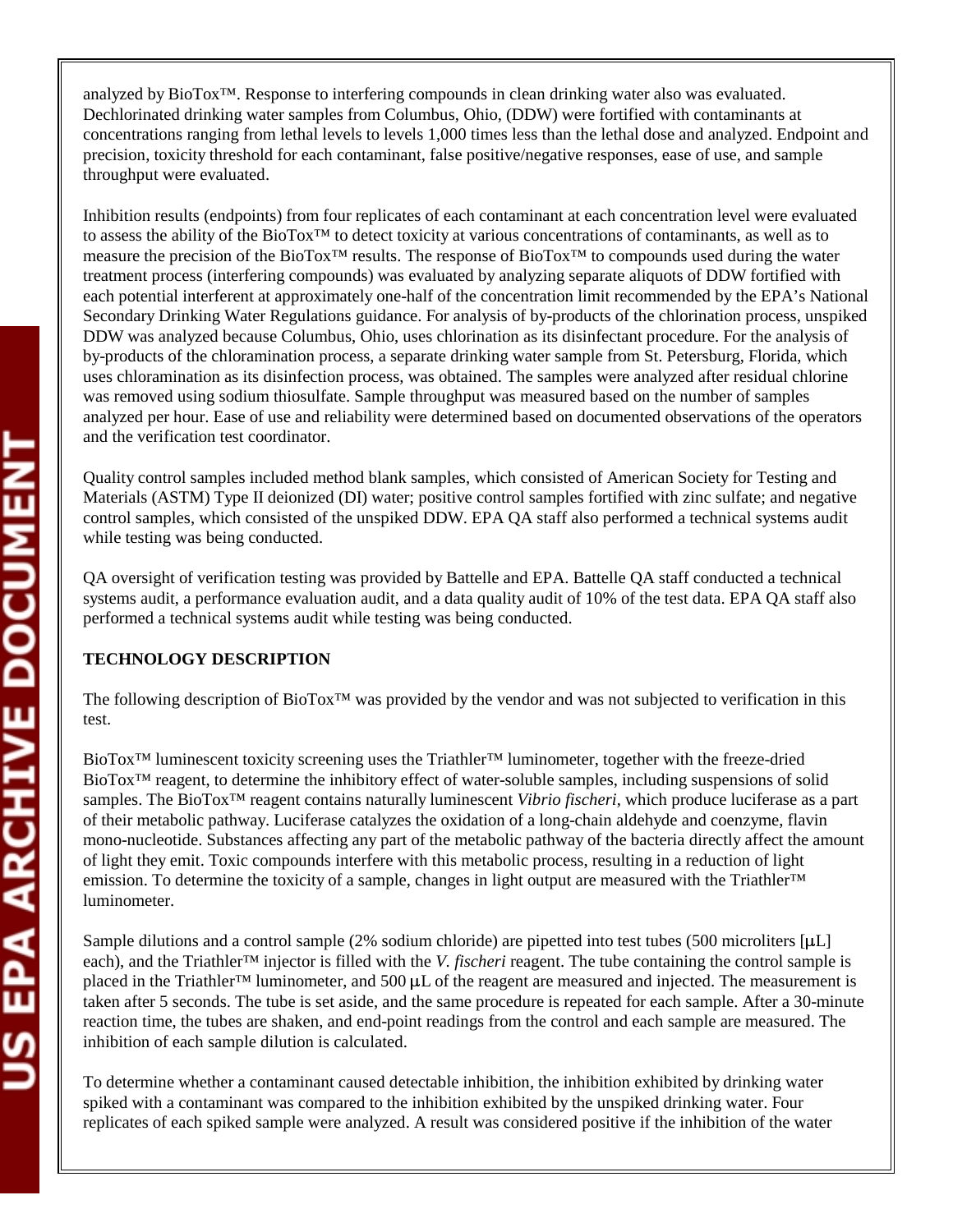sample spiked with a contaminant plus or minus the standard deviation of four replicates did not include the inhibition of the unspiked drinking water.

The BioTox™ kit, which provides for 144 measurements, contains six vials of freeze-dried *V. fischeri* reagent, six vials of reagent diluent (12.5 milliliters [mL] each), and one 50-mL bottle of concentrated sample diluent. Reagent injection and data acquisition can be performed by a computer connected to the Triathler™ luminometer. The dimensions of the Triathler™ luminometer are 10 inches by 10 inches by 6 inches, and it weighs approximately 10 pounds. It only can be operated on 110-volt alternating current electricity. The BioTox™ kit costs \$128, the Triathler<sup>™</sup> injector costs \$1,950, and the luminometer with liquid scintillation counter costs \$6,950.

### **VERIFICATION OF PERFORMANCE**

**Endpoint and Precision/Toxicity Threshold:** The table below presents BioTox™ percent inhibition data and range of standard deviations for the contaminants and potential interferences that were tested. The toxicity thresholds also are shown for each contaminant tested.

|                                             |                                                    | Lethal<br>Dose (LD)<br>Conc. |                                                                    |                |                                      | <b>Average Inhibitions at Concentrations</b><br>Relative to the LD Concentration $(\%)$ | <b>Range of</b><br><b>Standard</b> | <b>Toxicity</b><br>Thresh. |
|---------------------------------------------|----------------------------------------------------|------------------------------|--------------------------------------------------------------------|----------------|--------------------------------------|-----------------------------------------------------------------------------------------|------------------------------------|----------------------------|
| <b>Parameter</b>                            | Compound                                           | (mg/L)                       | LD                                                                 | LD/10          | LD/100                               | LD/1,000                                                                                | Deviations $(\% )$                 | (mg/L)                     |
| Contaminants in<br><b>DDW</b>               | Aldicarb                                           | 280                          | 3                                                                  | $\theta$       | $-1$                                 | $-10$                                                                                   | $3-12$                             | $\rm{ND}^{(a)}$            |
|                                             | Colchicine                                         | 240                          | $-8$                                                               | $-15$          | 10                                   | $-27$                                                                                   | $11 - 27$                          | ND                         |
|                                             | Cyanide                                            | 250                          | 96                                                                 | 61             | 10                                   | $-1$                                                                                    | $2-16$                             | 25                         |
|                                             | Dicrotophos                                        | 1,400                        | $\overline{2}$                                                     | 5              | $\overline{2}$                       | 6                                                                                       | $4 - 10$                           | ND                         |
|                                             | Thallium<br>sulfate                                | 2,400                        | 41                                                                 | 18             | 11                                   | $-4$                                                                                    | $6 - 16$                           | 24                         |
|                                             | <b>Botulinum</b><br>$\text{to}\, \text{sin}^{(b)}$ | 0.30                         | 5                                                                  | $\overline{2}$ | 10                                   | 2                                                                                       | $5 - 8$                            | ND                         |
|                                             | Ricin <sup>(c)</sup>                               | 15                           | $-5$                                                               | 3              | $\overline{2}$                       | $\Omega$                                                                                | $6 - 10$                           | ND                         |
|                                             | Soman                                              | $0.068^{(d)}$                | 7                                                                  | $-1$           | 1                                    | $\mathcal{E}$                                                                           | $2 - 3$                            | ND                         |
|                                             | VX                                                 | 0.22                         | 8                                                                  | 3              | 5                                    | $\overline{c}$                                                                          | $2-9$                              | ND                         |
| Conc.<br><b>Interference</b><br>(mg/L)      |                                                    |                              | <b>Average Inhibitions at a</b><br><b>Single Concentration (%)</b> |                | <b>Standard</b><br>Deviation $(\% )$ |                                                                                         |                                    |                            |
| Potential<br>interferences in<br><b>DDW</b> | Aluminum                                           | 0.36                         | 16                                                                 |                |                                      | 12                                                                                      |                                    |                            |
|                                             | Copper                                             | 0.65                         | 96                                                                 |                |                                      | $\overline{4}$                                                                          |                                    |                            |
|                                             | Iron                                               | 0.069                        | $\mathbf{0}$                                                       |                |                                      | $\overline{2}$                                                                          |                                    |                            |
|                                             | Manganese                                          | 0.26                         | 10                                                                 |                |                                      | 9                                                                                       |                                    |                            |
|                                             | Zinc                                               | 3.5                          | 48                                                                 |                |                                      | 10                                                                                      |                                    |                            |

 $\overline{AD}$  ND = Not detectable.

(b) Lethal dose solution also contained 3 mg/L phosphate and 1 mg/L sodium chloride.

(c) Lethal dose solution also contained 3 mg/L phosphate, 26 mg/L sodium chloride, and 2 mg/L sodium azide.<br>(d) Due to the degradation of some in water, the stock solution confirmation analysis confirmed that the conce

Due to the degradation of soman in water, the stock solution confirmation analysis confirmed that the concentration of the lethal dose was 23% of the expected concentration of 0.30 mg/L.

**False Positive/Negative Responses:** Slightly exaggerated inhibitions (false positive responses) may result if BioTox<sup>™</sup> is used to analyze chloraminated water, which produced 13%  $\pm$  2% inhibitions, with respect to ASTM Type II DI water. Inhibition greater than the negative control was not detected for lethal doses of aldicarb, colchicine, dicrotophos, botulinum toxin, ricin, soman, and VX; and, therefore, these results were considered false negative. Inhibition was -49%  $\pm$  33% for water from the system treated by chlorination, resulting in a risk of false negative responses when using ASTM Type II DI water as the control sample.